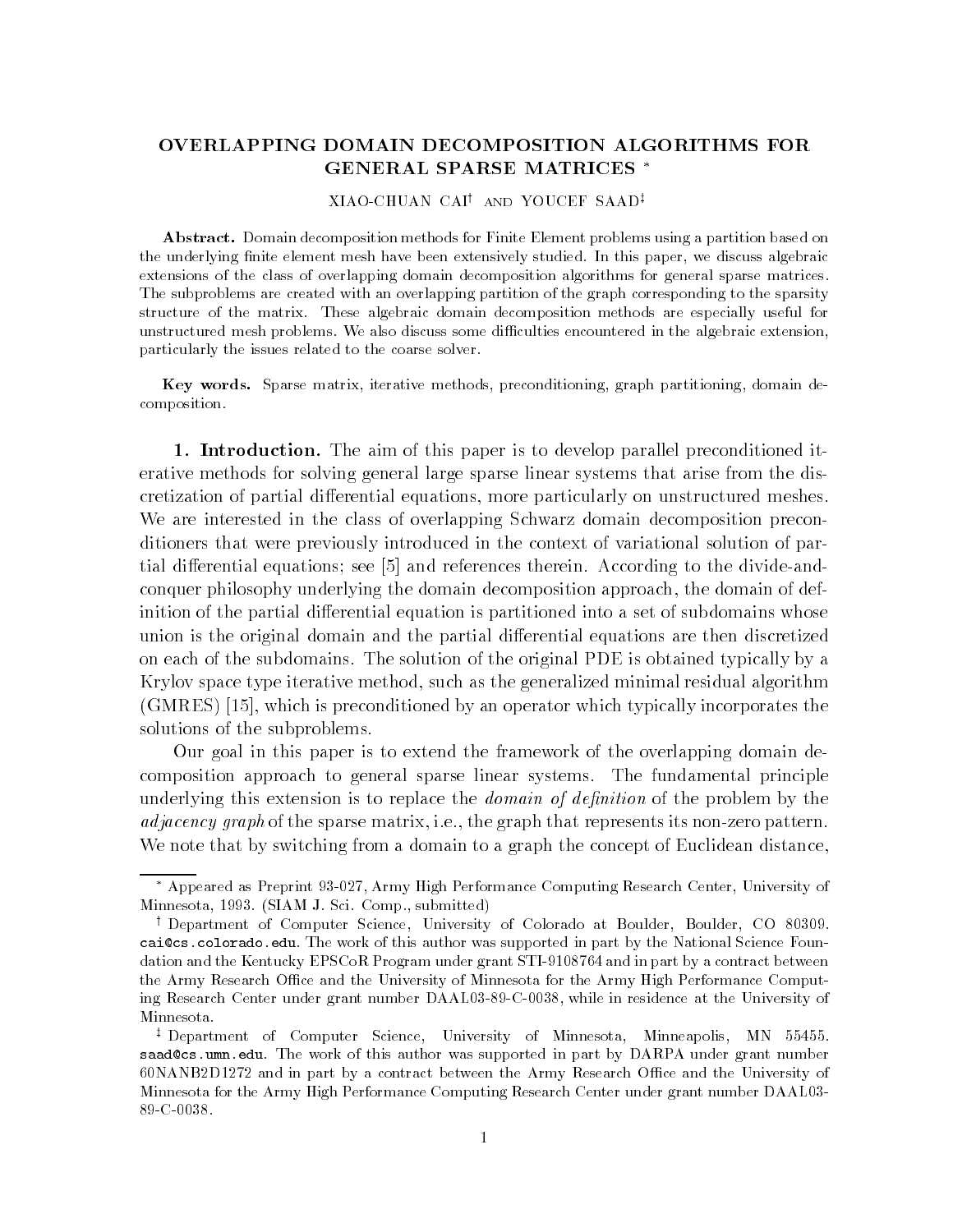which plays an important role in the optimality analysis of these domain decomposition methods- is lost We show in this paper- mostly by means of numerical experimentsthat the efficiency of the overlapping methods can be preserved to some extent with certain well-balanced overlapping graph decomposition. Other preconditioned iterative methods can also be used to solve this class of sparse systems and the interested reader should refer to the further reference in the further references and the further references of the further refer

In the practical implementation of the algebraic Schwarz algorithms- a crucial step resides in the nonnumerical preprocessing of the problem- eg- graph partitioningetch coloring-theory many of the problems that are the problems that are the problems that are the problems that arises that are the problems that are the problems that are the problems that are the problems that are the p in this context, color are the perfect graph coloring problem, are the more of the state  $\sim$ there are often very inexpensive heuristic algorithms that deliver more than adequate results In this paper we will restrict our attention to such heuristics

The paper is organized as follows In Section - we will briey review that classical variational control of the current paper Schwarz algorithms-then introduced by the current paper We then inter duce, in Section C. Case of Section particles partitioning scheme which we denote the density the algebraic Schwarz algorithms. Both additive and multiplicative versions will be discussed in Section - we discuss a rather weeks and the use  $\mathcal{A}$  are not discussed the use of coarses and solvers to speed up convergence. Section 5 is devoted to the discussion and description of some useful tools for graph decompositions-in  $\mathbb{R}$ - we present some preliminary numerical experiments

- Review of Variational Schwarz Algorithms Before presenting the alge braic formulation of the Schwarz algorithms-  $\mathbf{y}$  is a give a brief review of the classic Schwarz control algorithms- including the additive and multiplicative versions Details of the classic versions  $\alpha$ sions can be found in the ideas of the interest the ideas of schwarz type algorithms, we consider a homogeneous Dirichlet boundary value problem

(1) 
$$
\begin{cases} Lu = f \text{ in } \Omega, \\ u = 0 \text{ on } \partial \Omega, \end{cases}
$$

where  $\Omega$  is a two- or three-dimensional domain with boundary  $\partial\Omega$ . Using a Green's formula, we obtain the weak form of the continuous and discrete problems: Find  $u \in V,$ such that

$$
(2) \t a(u,v) = f(v), \quad \forall \ v \in V
$$

and find  $u_h \in V_h$ , such that

(3) 
$$
a(u_h, v_h) = f(v_h), \quad \forall \ v_h \in V_h
$$

respectively. Here  $V^+$  is a nifile dimensional subspace of the Sobolev space  $V = H_0^-(\Omega)$ and  $u(\cdot, \cdot)$  is the usual bilinear form associated with the emptic operator  $L$ . Following the Dryja-Widlund construction of the overlapping decomposition of  $V^-(\text{CI.~}|\mathfrak{I}|)$ , the triangulation of  $\Omega$  is introduced as follows. The region is first divided into nonoverlapping substructures  $u_i, i = 1, \cdots, N$ . I hen all the substructures  $u_i$ , which have diameter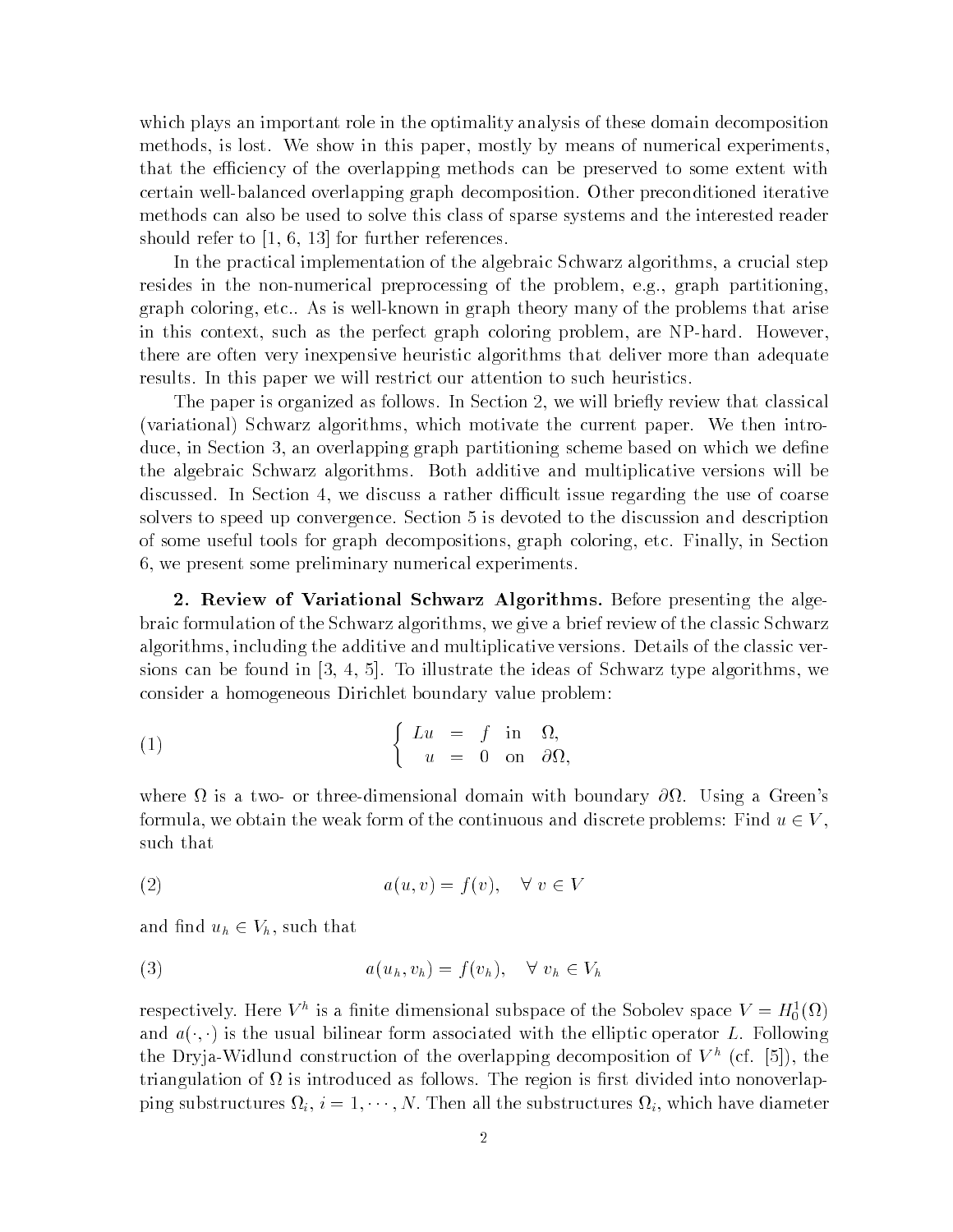of of divided into an areas of size the common assumption assumption-divided in the common assumptionment theory- that all elements are shape regular is adopted To obtain an overlapping decomposition of the domain, we extend each subregion  $\Omega_i$  to a larger region  $\Omega_i$ , i.e.  $\Omega_i \subset \Omega_i$ . We assume that the overlap is uniform and  $V_i \subset V^n$  is the usual finite element space over  $\Omega_i.$  It clear that

$$
\Omega = \bigcup_i \Omega_i'
$$

and

$$
V^h=V_1+\cdots+V_N.
$$

Equation 
 yields a large- sparse- linear system of equations-

$$
(4) \t\t\t Au = f
$$

which is usually note well conditioned Therefore-Therefore, preconditioner plays and the condition tial role in the success of any iterative methods used to solve it. For Schwarz methods, car Dryja and Widelund - the precisioner is constructed by solving a sequence of subdomain problems of the form: Find  $T_ie \in V_i$ , such that

$$
a(T_i e, v) = b(e, v), \forall v \in V_i.
$$

 $T_i e$  is a projection of the error onto the subspace  $V_i$ . There are quite a few different ways to construct preconditioners with the operators  $\mathbb{N}$  for example  $\mathbb{N}$  simplicity-simplicity-simplicity-simplicity-simplicity-simplicity-simplicity-simplicity-simplicity-simplicity-simplicity-simplicity-simplicitywe discuss only the additive and the multiplicative Schwarz algorithms. The additive Schwarz preconditioned system can be written as

(5) 
$$
M^{-1}Au \equiv (T_1 + \cdots + T_N)u = g.
$$

We note that the action of  $T_i$  on a vector u can be carried out simultaneously in parallel. The preconditioned system for the multiplicative Schwarz can be written as

(6) 
$$
M^{-1}Au \equiv (I - (I - T_N) \cdots (I - T_1))u = g.
$$

We remark that the operator  $T_i$  can be expressed in matrix form as  $T_i = R_i^T A_i^T R_i A$ , where  $R_i$  is the restriction matrix and  $A_i$  " is the subdomain problem solve. In practice, for the additive algorithm- we usually let the number N of subdomains be equal to the number of available processors- and the size of subproblems- including the size of overence available memory on available memory on each processor For the multiplication tive algorithm- in order to improve parallelism- the subdomains are usually colored and before calling the multiplicative Schwarz algorithms the subdomain is subdomain if  $\mathbb{R}^n$ redefined as the union of the original disconnected subdomains that share the same  $color\ i$ .

Both algorithms discussed above are onelevel algorithms and the convergence rates deteriorate-iorate-iorate-iorate-iorate-iorate-iorate-iorate-iorate-iorate-iorate-iorate-iorate-iorate-ioratecoarse solver is usually included to prevent the loss of optimal convergence We refer to - 
- - for further discussions of this issue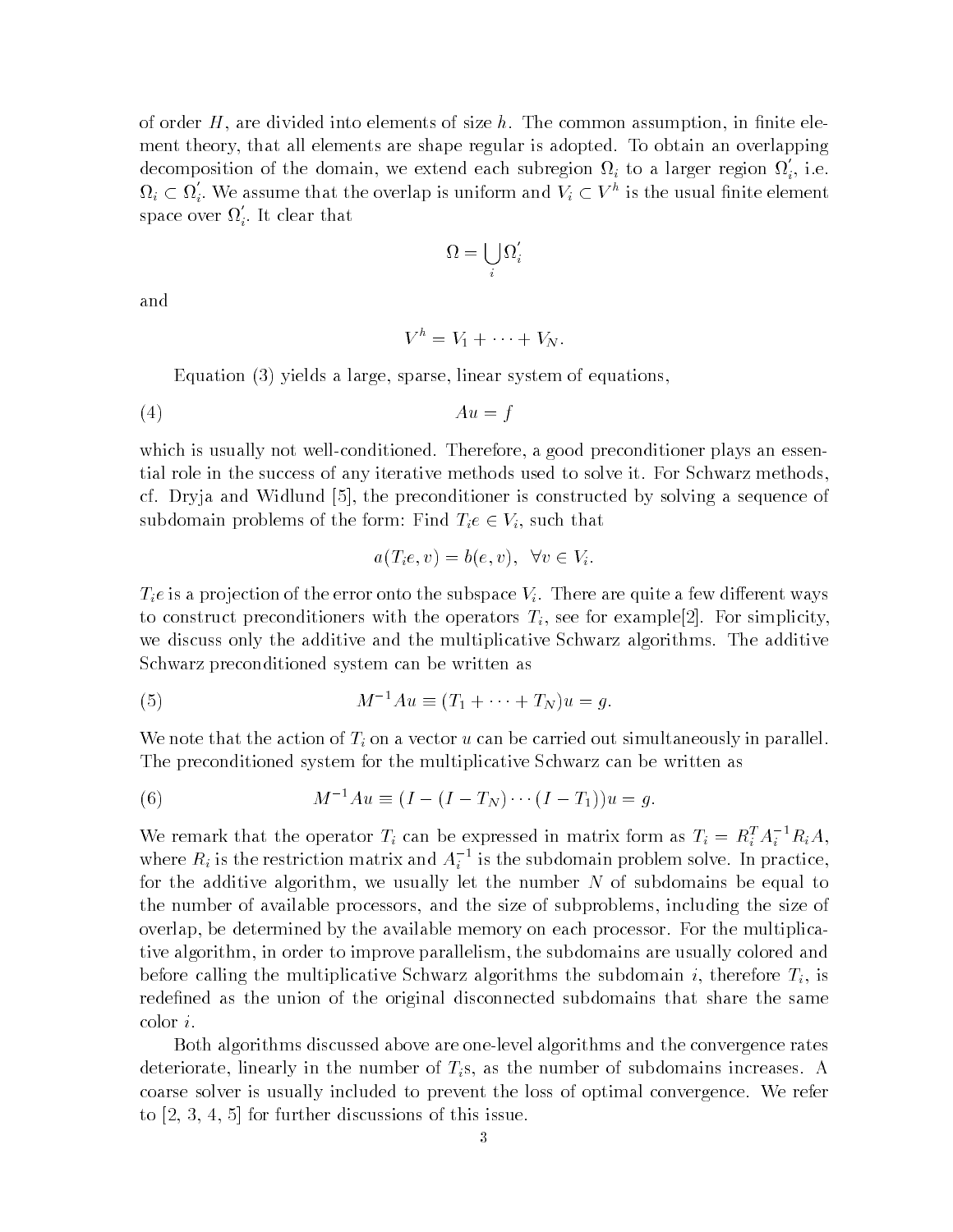**3. Algebraic Schwarz Algorithms.** We consider a linear system of the form,

$$
(7) \t\t Au = f
$$

where  $\mathbf{A}$  is a symmetric pattern To describe a model algebraic pattern To describe a model algebraic and Schwarz algorithm- let us dene the graph G W E - where the set of vertices W  $\{1,\dots,n\},$  represents the n unknowns and the edge set  $E = \{(i,j) \mid a_{i,j} \neq 0\}$  represents the pairs of vertices that are coupled by a nonzero element in A. Here  $n$  is the size of the matrix Since we assume that the nonzero pattern is symmetric the adjacency graph  $G$  is indirected. There are several algorithms described in the literature for partition in graphs into subgraphs property and the substitution and in the property of  $\alpha$ form of nested dissection algorithm- and the author proposes a number of strategies to nd good separators In a spectral analysis of Discrete Laplacian is exploited In section we give a brief description of a technique presented in In summarythe algorithm consists of two phases. The first phase finds a set of  $n_0$  initial vertices that are reasonably well spread apart in the graph Ideally-Well spread and the spread to the top number of processors-but it is typically larger-this issue is discussed in Section 2.1 and this issue is discussed in Section 2.1 and the section of the section 2.1 and the section 3.1 and the section 3.1 and the section 3 5. We will refer to these nodes as *centers*. Once these centers are found we proceed with a level-set expansion from each of them to build the subdomains. Each subdomain initially consists of one node only- namely the center At each step of the expansion from a center-deach unmarked node of the next level set We recall that a level set We recall that a level set set is defined recursively as the set all unmarked neighbors of all the nodes of a previous level set As soon as a level set is traversed its nodes are added to a subdomain and they are marked When all nodes are marked- a nonoverlapping partition of <sup>G</sup> into n subgraphs is obtained To generate an overlapping partition of G- we further expand each subgraph by a certain number-of level sets as if  $\mathbb{P}^1$  as if all not as if all nodes as if all  $\mathbb{P}^1$ unmarked. A detailed description of the graph partition algorithm will be given in Section 5.

For the remaining discussion- we will assume that the graph partitioning has been applied and has resulting in a number p of subsets  $W_i$  whose union is  $W_i$ .

$$
W = \bigcup_i W_i.
$$

Here p is generally smaller than  $n_0$  as some of the subgraphs may be combined. The result of the partitioning algorithm is interested with a simple in Figure in Figure in Figure

**3.1. Additive Schwarz.** We will denote by  $L_i$  the vector space spanned by the set  $W_i$  in  $\mathbf{R}^n$  and by  $m_i$  its dimension. For each subspace  $L_i$  we define the orthogonal pro jector onto Li In matrix terms- this is dened by the subidentity matrix Ii of size  $n \times n$  whose diagonal elements are set to one if the corresponding node belongs to  $W_i$ and to zero otherwise. With this we define the matrix,

$$
A_i = I_i A I_i \; , \quad
$$

which is an extension to the whole subspace  $\mathbb{R}^n$  is the following to the set  $\mathbb{R}^n$  of  $\mathbb{R}^n$ sometimes termed the *section* of A on  $L_i$ . Its action on a vector is to project it on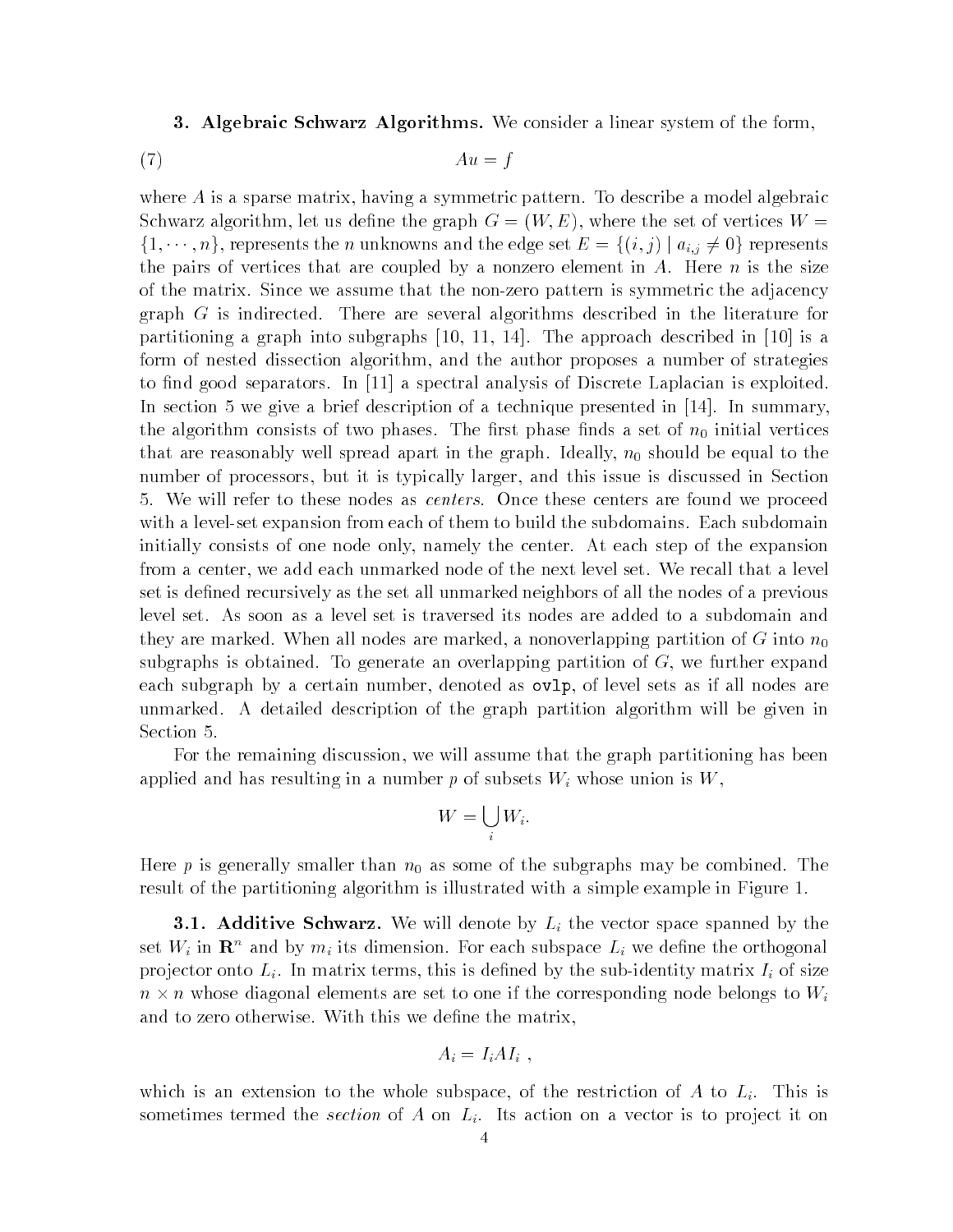

 $\tt{F1G.1.}$  The graph partitioning algorithm in action for a  $\tt{15} \times \t{15}$  grid on the unit square. The circled nodes are the initial nodes of  $S_0$ , output of the coarsen algorithm. The ten subgraphs are bounded the dotted lines. The numbers - in the circles indicate the subdomains found by the color of the subdomains of Coloring Algorithm

Li- then apply A to the result and nally pro ject the result back onto Li Note that although Air is not invertible and its restriction to the subspace space space space space space spanned by th with a decree of the second control of the second control of the second control of the second control of the second control of the second control of the second control of the second control of the second control of the sec

$$
A_i^{-1}\equiv I_i\left((A_i)_{|L_i}\right)^{-1}I_i
$$

with the additional this denities algorithm can now be simply described as  $\alpha$ follows

Algorithm  $A$  and  $A$  and  $A$  and  $A$  and  $A$  and  $A$  and  $A$  and  $A$  and  $A$  and  $A$  and  $A$  and  $A$  and  $A$  and  $A$  and  $A$  and  $A$  and  $A$  and  $A$  and  $A$  and  $A$  and  $A$  and  $A$  and  $A$  and  $A$  and  $A$  and  $A$  and  $A$ 

$$
M^{-1}Au = M^{-1}f
$$

by a Krylov subspace method, where the preconditioning  $M$  is defined by

$$
M^{-1} = A_1^{-1} + \cdots + A_N^{-1} \ .
$$

when the the the particular case where the particular case when the Secondary Case is not the Wisconsingform an actual partition of W- then the Additive Schwarz algorithm is nothing but a block Jacobi preconditioned Krylov subspace iteration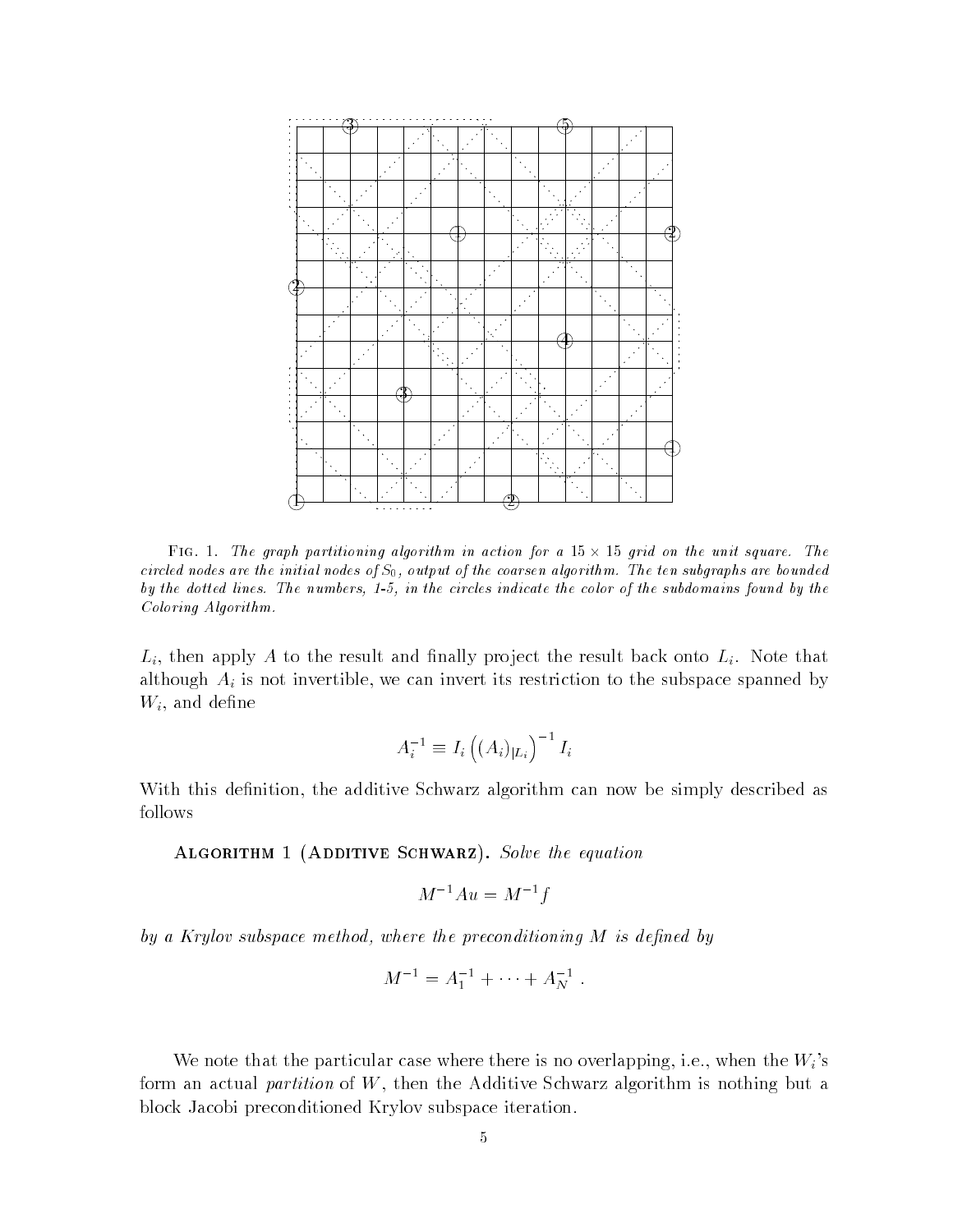- Multiplicative Schwarz We next dene the multiplicative Schwarz algo rithm. It can be seen easily that if the multiplicative Schwarz algorithm is used as in the form of  $\{r\}$  then it is a purely style and it  $\bigwedge$  it is a purely set  $\{r\}$ regroup the subgraphs such that each is a union of several disconnected subgraphs then a great deal of parallelism can be interested see discussion in  $\mathbb{R}^n$  . If  $\mathbb{R}^n$ defined on the disconnected subgraphs can be solved independently in parallel. Simple greedy heuristic subgraph coloring algorithms have been discussed in the literature- see for example- For the completeness of this paper- we will give a description of one such coloring algorithm in Section 5.

Let us define the matrix  $A_i$  as the sum of an the matrices  $A_i$  that share the same color. Here the color of the matrix is the same as that of its subgraph.  $A_i$  " can also be defined accordingly. The multiplicative Schwarz algorithm can now be defined as

Algorithm  $M$ 

$$
M^{-1}Au = M^{-1}f
$$

by a Krylov subspace method, where the preconditioning operation  $w := M^{-1}v$  is defined by the sequence of operations

$$
v_1 = \hat{A}_1^{-1} v
$$
  
\n
$$
v_j = v_{j-1} + \hat{A}_j^{-1} (v - A v_{j-1}), \quad \text{for} \quad j = 2, ..., J.
$$
  
\n
$$
w = v_J.
$$

We note that the independent subproblems within each of the above sequential steps can be solved in parallel and that the preconditioned matrix has the form-

$$
M^{-1}A = I - (I - \hat{A}_1^{-1}A) \cdots (I - \hat{A}_J^{-1}A).
$$

With a straightforward implementation- the Multiplicative Schwarz algorithm will require a number of sequential steps equal to the number of colors- since only one color set can be active at a time. This may limit the efficiency of the algorithm. In such a case it would be important for the coloring algorithm to use as small a number of colors as possible-to minimize the number of sequential steps In additional steps I additional the number of the steps I the convergence rate of the multiplicative Schwarz depends inversely on the number of colors- and also colors with the number of colors will not only increase the number of  $\alpha$ parallelism but it will also improve the intrinsic convergence rate We found that the greedy coloring algorithm just mentioned does give satisfactory results in practice A overlapping subdomain example with ten subdomains- can be found in Fig - where the colors are indicated by the circled numbers

However- regarding the reduction in eciency we note that there are many possible remedies. The simplest of these remedies is to have more subdomains than there are processors and to assign at least one subdomain from each color to each processor In practice- this is quite simple to achieve by performing a twolevel graph partitioning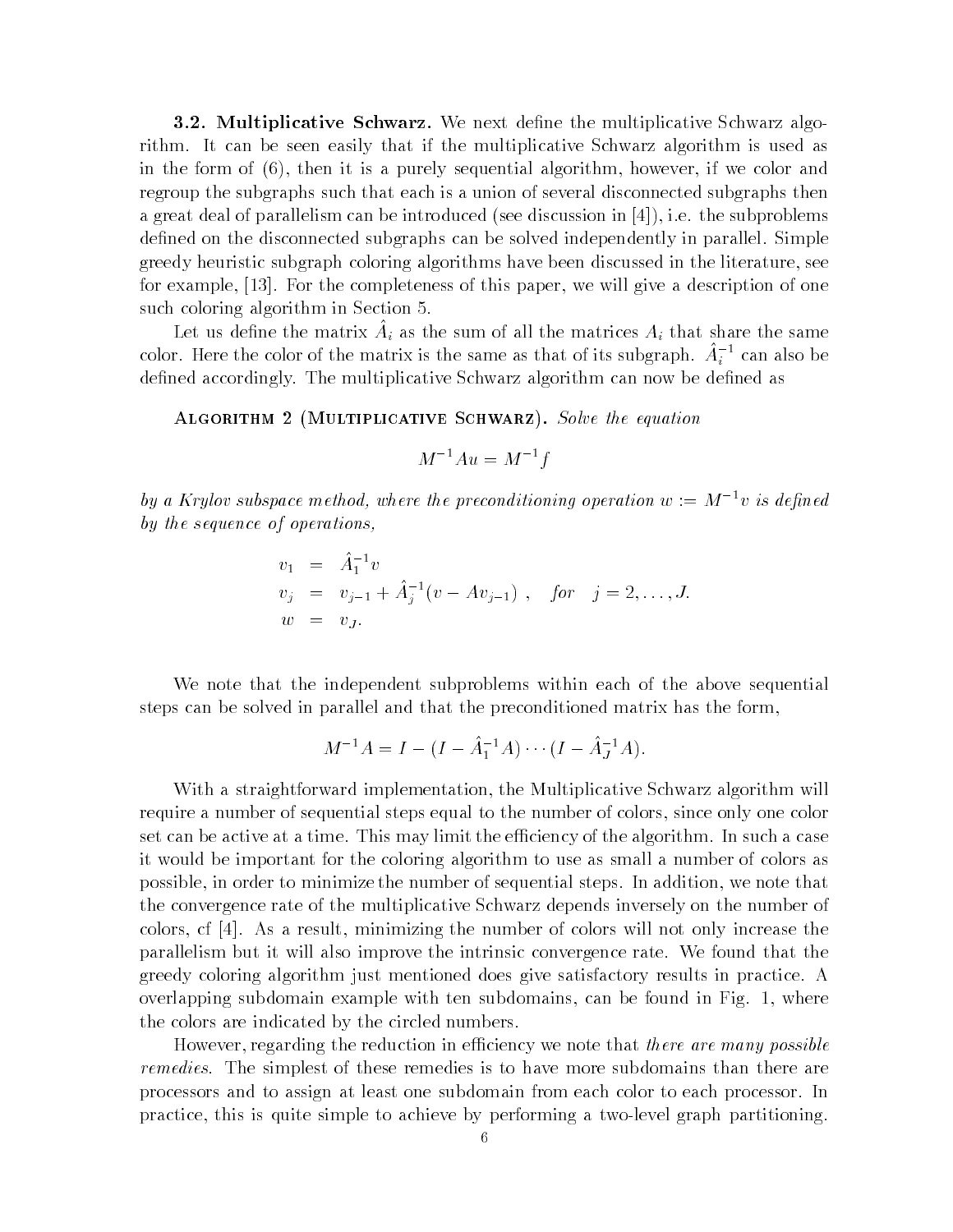First we proceed as before and use the domain partitioning algorithm described earlier to get the actual node to processor mapping. Then each subdomain is further subdivided independently into a small number of subsubdomains- normally just four We then color the corresponding global subdomain partition with the assumption that all sub subdomains in the same subdomain are connected. This assumption guarantees that all subsubdomain colors in the same subdomain are dierent- and will decrease the likelihood that a processor is ever idle during the algorithm. Note that we do not know how the additional partitioning will affect the total number of colors. There are several other alternatives which we do not consider here

Finally- we remark that- in the algorithms discussed above- all subproblems are assumed to be solved exactly usually with Gaussian elimination However- our numer ical experiments show that this is not really necessary In the Numerical Experiments section of this paper- we shall present some examples in which the subproblems are solved with the incomplete LU factorization  $\text{ILU}(k)$ .

. The Symmetric Case In this paper-in the symmetric case is symmetric. or positive denimite, interesting the conjugate craticism was not mented the Conjugate Constantinople tioned as a possible iterative method for solving the preconditioned systems In fact- if the matrix A is symmetric and positive denite- then the additive Schwarz precondi tioned system is also symmetric and positive denite with respect to the energy inner product denned as  $(A^*, \cdot)$ , nence the standard  $\cup$ g can be used. A better known alternative is to use the M-inner product for the preconditioned system  $M^{-1}Au = M^{-1}f$ which is again self-adjoint with respect to this inner product.

In the case of multiplicative Schwarz preconditioning- a symmetrization technique has to be used in order to obtain an Aselfadjoint preconditioned system- we refer to [4] for further discussions. The symmetrization corresponds to doing a forward and backward sweep-p- in the minimal contract with SSOR-C and the preconditioning operations of  $w = M^{-1}v$  is now defined through the sequence of operations,

$$
v_1 = \hat{A}_1^{-1} v
$$
  
\n
$$
v_j = v_{j-1} + \hat{A}_j^{-1} (v - A v_{j-1}), \text{ for } j = 2, ..., J.
$$
  
\n
$$
v_j = v_{j+1} + \hat{A}_j^{-1} (v - A v_{j+1}), \text{ for } j = J - 1, ..., 1
$$
  
\n
$$
w = v_1
$$

4. Global Coarse Solvers. All the algorithms discussed in the previous section are oneles that the thermody are their theory direct extensions of the block Jacobian of the block Jacobian D additive  $\mathbf x$  and the block GaussSeidel multiplicative  $\mathbf x$  is known-the conditioners As is known-the conditioners as is knownconvergence rates of these algorithms deteriorate as the number of subdomains increases This problem is successfully handled for the cases of variational Schwarz algorithms by inserting a solve with an extra coarse mesh space to the preconditioner. This allows to incorporate the needed communication between the almost decoupled local subspaces and prevents deterioration in convergence rates- see for a theoretically analysis However- for the case of general sparse matrices- dening the analogue of a coarse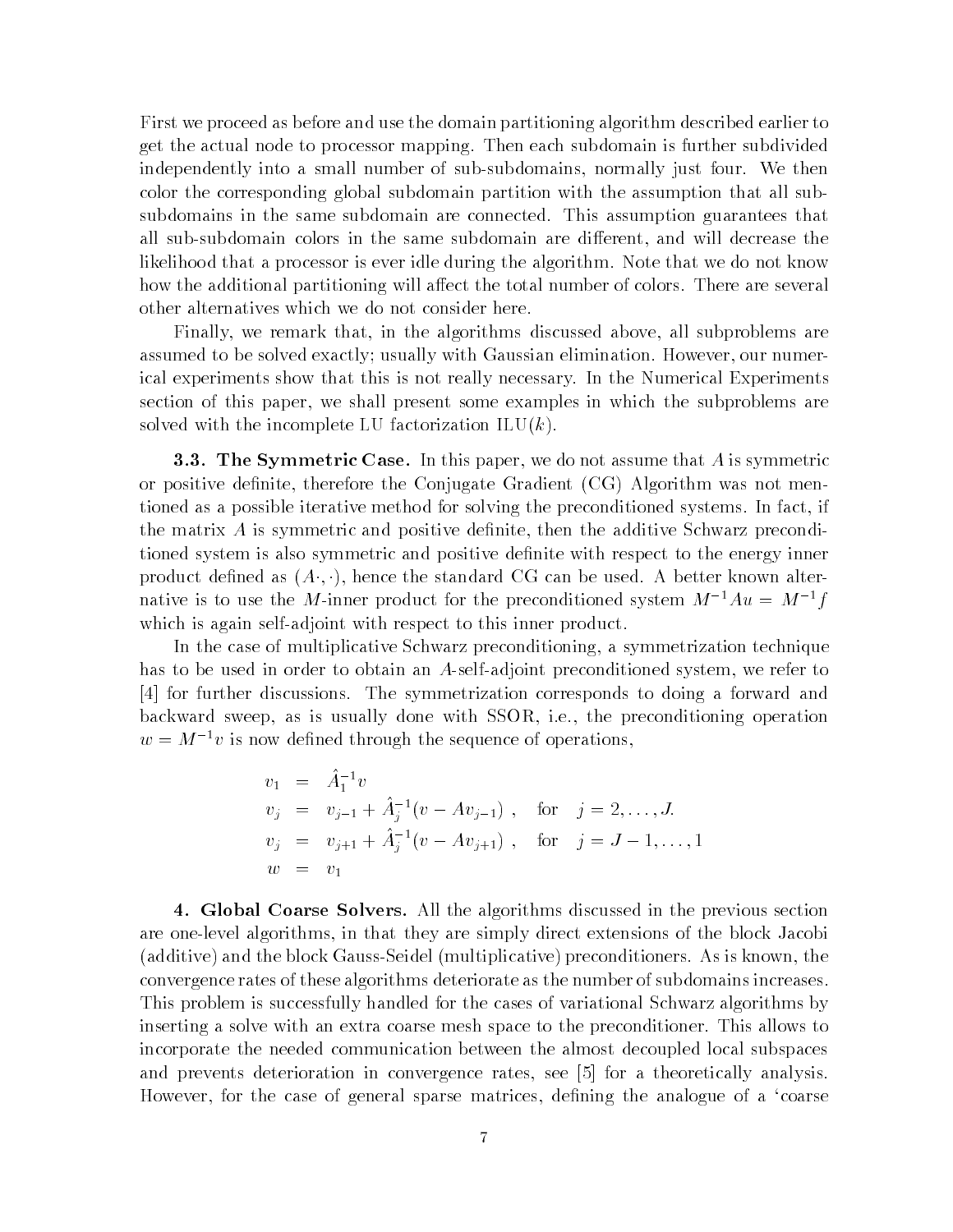problem' and whether a similar cure to the deterioration of convergence rates can be are still almost entirely open issues in the still almost the state of the state of the state of the state of t

Here we discuss a semi-automatic method that may speed up the convergence in some practical cases In this method-we require the user to supply in the user to supply in the user to set of c points,  $C = \{c_i, i = 1, \cdots, m\} \subset W$ ; and (ii) a cross-to-fine mapping matrix  $E = E_{m \times n}$ . Supposing that (i)-(ii) are given, we define an  $m \times m$  coarse matrix as

$$
M_0 = E A E^T,
$$

which can be obtained by two sparse matrix-matrix products. Assuming that  $M_0$  is nonsingular-therefore can denote can denote can denote can denote can denote can denote can denote coarse prec

$$
A_0^{-1} = E^T (M_0)^{-1} E
$$

and the additive and multiplicative Schwarz algorithms can be modified as

$$
(A_0^{-1} + A_1^{-1} + \dots + A_N^{-1})Ax = \hat{b}
$$

and

$$
\[I - (I - A_0^{-1}A)(I - \hat{A}_1^{-1}A) \cdots (I - \hat{A}_J^{-1}A)\]x = \hat{b}
$$

respectively. Of course, a must also be modified.

 Tools for Graph Decomposition Methods In this section- we discuss sev eral useful algorithms for the graph decomposition algorithm described in the previous section, her (w) in any settle women compressed sparse rest, format correlation of the sparse matrix  $A^{-1}$  The graph  $G = (W, E)$  of A is completely determined by the two one dimensional arrays ia and ja. Indeed the adjacency list for node  $i$  is simply the set of hours  $\int u(h_1), \int u(h_1) + 1, \ldots, \int u(h_2)$  with  $h_1 = \iota u(t), h_2 = \iota u(t+1) - 1$ .

 $P$ artitioning The graph partitioning algorithm descriptioning algorithm descriptioning algorithm described in the graph partition  $P$ consists of two phases. The purpose of the first phase is to provide a subset  $S_0$  of W consisting of points that are at nearly equal distance to each other. Note that here distance is understood in a graph theory sense- ie- the distance between two nodes is the smallest number of edges needed to reach one node from the other. The way in which this "coarsening" phase works is by a recursive algorithm which defines a graph with far fewer nodes from the previous one until a graph with a satisfactory number of nodes is found. An essential step in the algorithm is to find an *independent set of a* graph. Given a graph  $G = (W, E)$  an independent set S is a subset of the vertex set W such that

if  $x \in S$  then  $(x, y) \in E$  or  $(y, x) \in E \rightarrow y \notin S$ .

The array a contains the nonzero elements  $A_{ij}$  of  $A$  row by row, the integer array ja contains the  $\,$ column indices of the elements  $A_{ij}$  in the array a; and the integer array ia contains the pointers to the beginning of each row in ja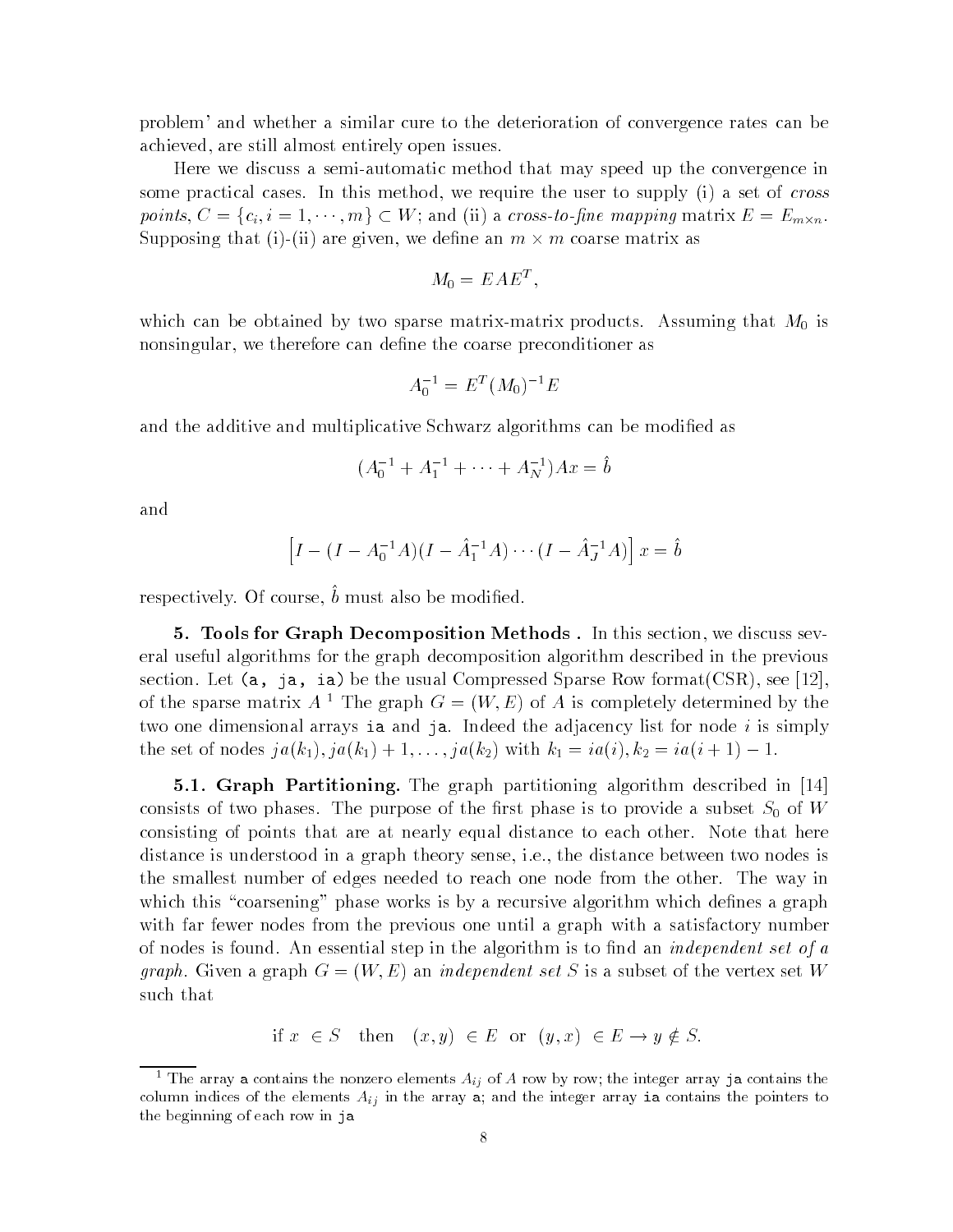. elements of S are not allowed to be coupled with other to be coupled with other elements of S are the C are no by incoming or outgoing edges. Finding such sets is relatively easy. An *independent set* is maximal if it cannot be augmented by elements in its complement to form a larger independent set In what follows an independent set is always meant in the sense of a maximal independent set Algorithms for nding such sets are described in The 'coarsening' algorithm can be described as follows.

Algorithm  $\Lambda$  algorithm algorithm algorithm algorithm algorithm algorithm algorithm algorithm algorithm algorithm **Start:** Select a threshold number nodes  $n_w$ . Set  $\hat{W} = W, \hat{E} = E$ . Coarsening Loop While  $|W| \geq n_w$  do Find  $S \subset W$ , an independent set in W, E. On the set  $S$  construct an edge set  $F$  by the rule:  $(i, j) \in F$  iff  $i \in S, j \in S$ ,  $\exists k \in W$ ,  $(i, k) \in E$  and  $(k, j) \in E$  $D$  c  $\mu$  a  $\mu$  a  $\mu$  a  $\mu$  a  $\mu$  a  $\mu$  a  $\mu$  a  $\mu$  a  $\mu$  a  $\mu$  a  $\mu$  a  $\mu$  a  $\mu$  a  $\mu$  a  $\mu$  a  $\mu$  a  $\mu$  a  $\mu$  a  $\mu$  a  $\mu$  a  $\mu$  a  $\mu$  a  $\mu$  a  $\mu$  a  $\mu$  a  $\mu$  a  $\mu$  a  $\mu$  a  $\mu$  a  $\mu$  a  $\mu$  EndWhile

Let us can  $\omega_0$  the nual set W obtained from the algorithm. Once the set  $\omega_0$  or itial nodes has been found-been found-performance in the case of the performance in the second the complete in  $S_0$ . This is achieved by the following algorithm.

```
Algorithm  Automatic Graph Partitioning Algorithm
Start:
```

```
Find an initial set S of ndom coarse mesh vertices v-
-
-
vndom
    For i  
 -
-
-
 ndom Do labelvi	  i Define levset := \{v_1, \ldots, v_{ndom}\}\and nodes = ndom
Loop: While (nodes \lt n) Do
    Next\_levelset = \phiFor each v_j in levset Do
        for each neighbor v_k of v_j s.t. label(v_k) = 0 Do
            Next {\it Levset} := Next {\it Levset} \bigcup \{v_k\}label(v_k) := label(v_j)nodes = nodes + 1EndForEndFor
   levelset := Next\_levelsetEndWhile
```
The above two algorithms provide a basic way of partioning an arbitrary graph into subgraphs. There are several additions and improvements which we now briefly discuss.

Getting overlapping subgraphs In Domain Decomposition- it is very common and desirable to obtain subdomains that have a small overlapping region. In the graph decomposition context discussed here we can achieve this quite easily by adding more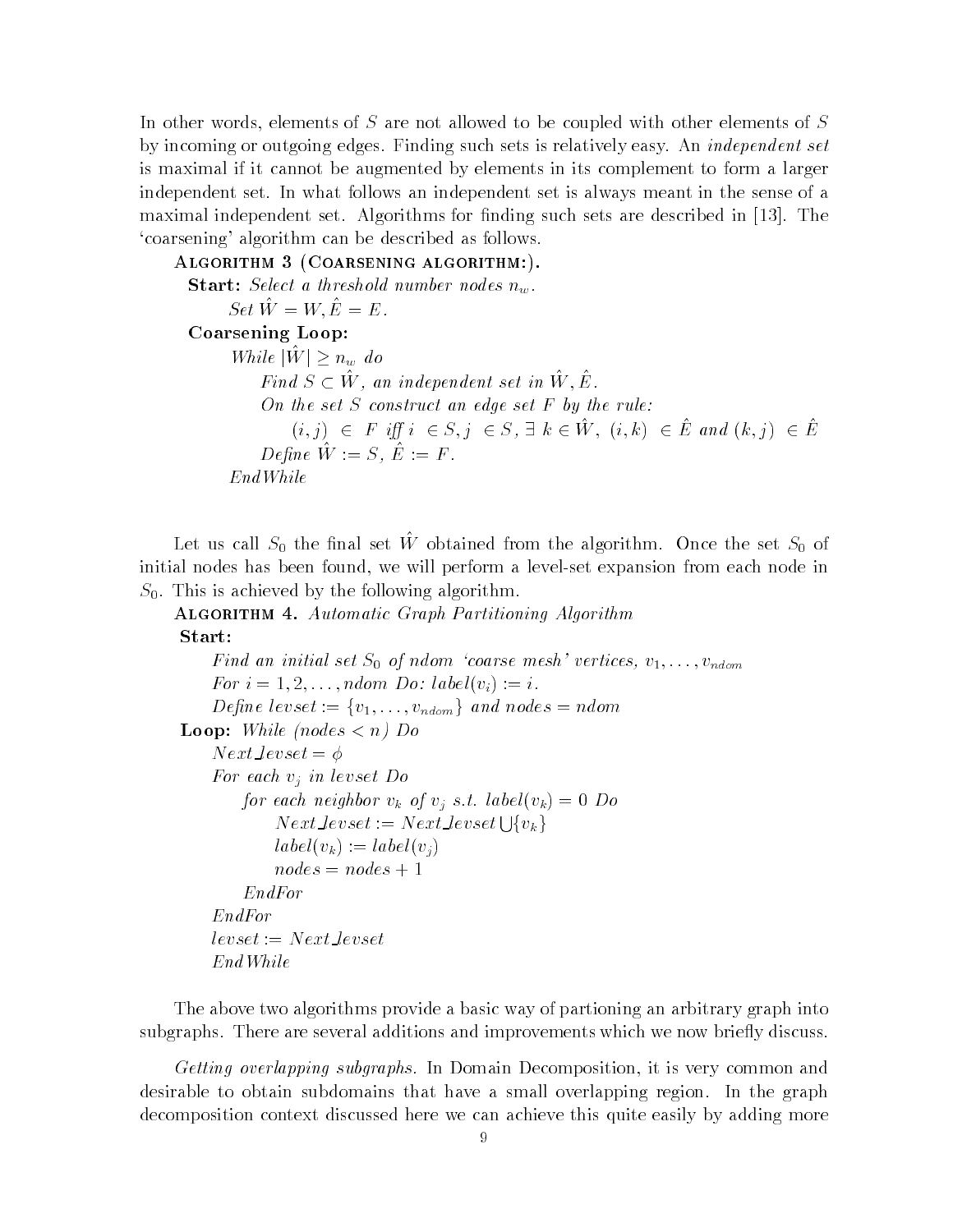levelsets in the level-set expansion of the the graph decomposition algorithm.

Obtaining a desired number of subdomains. As was already mentioned the number of subgraphs obtained by the Coarsening algorithm- is rarely equal to the desired num ber of subgraphs entered. This is due to the fact that from step to the other the number of coarse mesh points can be divided by a factor of 3 or 4 for typical graphs (roughly speaking-points in each direction of the result is that the result is that the result is that the result is that the result is that the result is that the result is that the result is that the result is that the result is number  $n_0$  center nodes obtained may sometimes 3 or 4 times as large as the desired number  $n_w$ . The simplest cure is simply to take the first  $n_w$  points obtained in the set  $S_0$  and ignore the others. The disadvantage of this strategy is that it will typically  $y$ ield subdomains that are unbalanced-subdomains is extended-subdomains is extended by  $y$ the distance between the different initial nodes.

obtaining well-then the subgraphs The substitute of the distribution  $\pi$  and  $\pi$ by a factor of to 
 with the simple implementation of Algorithm In reality- it is easy to and a load step shown and algorithm and the algorithm at the algorithm  $\mathcal{L}_1$ we can update a counter to record the number of nodes that have been acquired by each subgraph Theorem, we can set a priority rule by have the subgraph with fewer nodes the substitution of th have priority over the others. A simpler alternative is not to allow a subgraph to get more nodes if its size exceeds a given target size

*Parallel implementations.* We mentioned earlier that Algorithm 4 is actually a parallel algorithm-distributions can be performed from each node independent from each node independent from each node independent from each node independent from each node independent from each node independent from each no dently. The parallel version is best implementation with a host or master node which serves the role of arbitrator between the processors when there is contention as to which processor will acquire a vertex. On the other hand the graph-coarsening algorithm is not as trivially parallelizable. There is ample underlying parallelism however since nodes that are not adjacent can be treated at the same time

- Graph Coloring and independent set orderings The general idea of graph-coloring has been successfully exploited by numerical analysts in many different ways we have a graph  $\alpha$  graph  $\alpha$  with  $\alpha$  and  $\alpha$  in an anodes in such  $\alpha$  . We have that no two adjacent vertices have the same color Let wi i ---n be the elements of  $W$ . We can formulate a trivial heuristic for graph coloring as follows.

ALGORITHM 5. Greedy multicoloring algorithm.

- start Form in the start of the start of the start of the start of the start of the start of the start of the s
- and the coloring Loop For in the coloring term in the coloring of the coloring term in the coloring of the coloring of the coloring of the coloring of the coloring of the coloring of the coloring of the coloring of the col

$$
Color(w_i) = \min\{k > 0 \mid k \neq Color(w_j), \forall w_j \in Adj(w_i))\}.
$$

Here Adj(i) represents the set of nodes that are adjacent to  $w_i$ . The order in which the nodes with the order of traversal in the algorithm-distribution  $\mathbf{r}$ important effect on the number of colors found. The color assigned to node  $i$  in step 2 is simply the smallest allowable color number which can be assigned to node i-dependent to node i-dependent of  $\Lambda$ allowable means different from the colors of the nearest neighbors and positive. The procedure is illustrated in Figure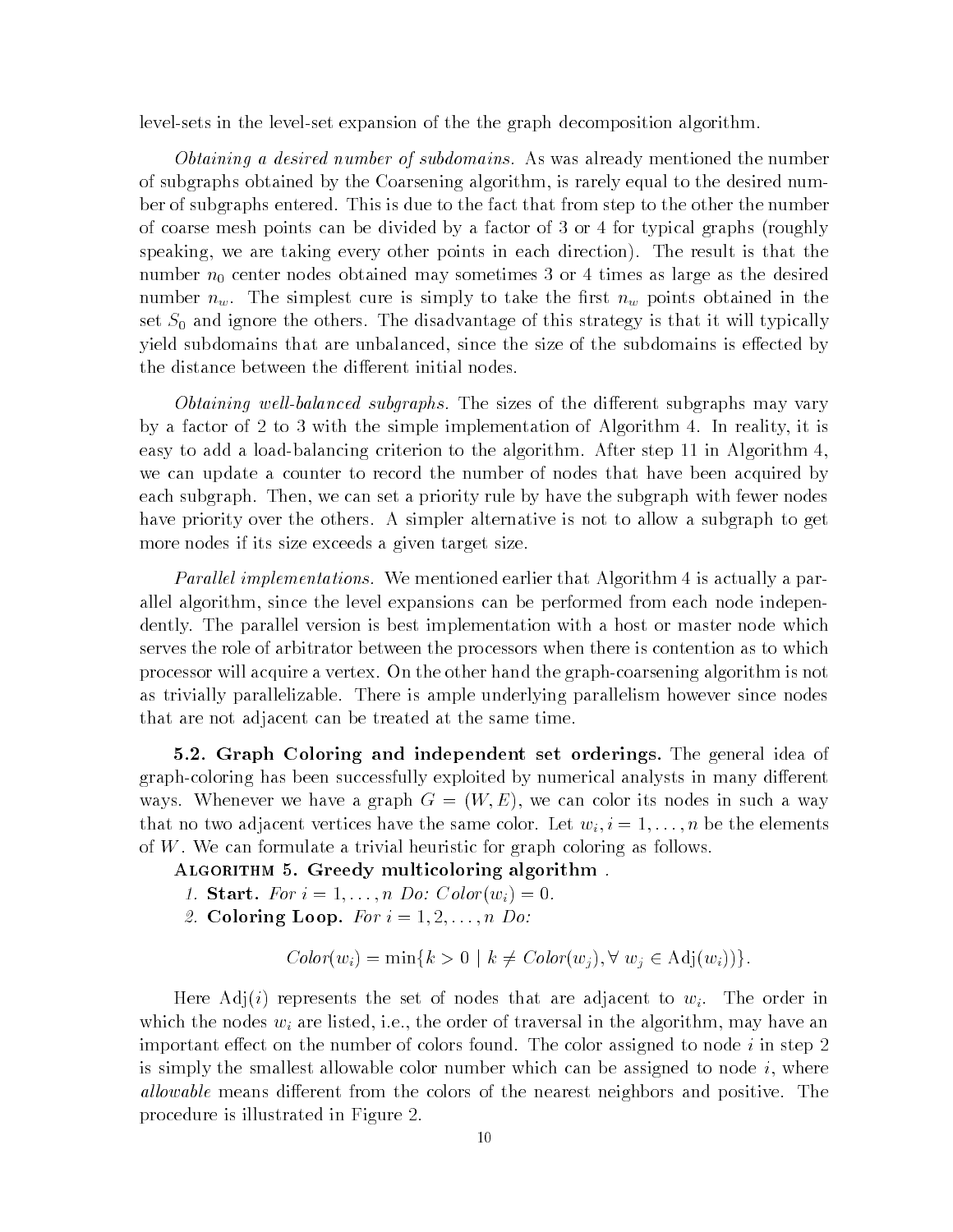

Fig -- The greedy multicoloring algorithm The node being colored is indicated by an arrow It wil later assigned color number integers die regional lest positive integers die regional lest positive intege

This algorithm can be used to color the subdomains in a partitioning. The vertices of the corresponding graph in this case represent the domains and the adjacency list for each vertex is the list of neighboring subdomains-definition  $\mathcal{U}$ that share common interface points

 Numerical Experiments In this section- we present some preliminary nu merical examples for the algorithms developed in the previous sections There are quite a few parameters that can algorithms over the overall performance of the algorithms-  $\alpha$  as the algorithmsinitial number of subgraphs-definition of the sparse matrices-sparse matrices-sparse matrices-sparse matricesnumber of overlaps- as well as the methods used to solve the subdomain problems In the section- we only discuss those parameters that are of interest to us currently For a xed preconditioner- there are also many accelerators which can be used such as , we shall restrict our state that it is a shall restrict our contract and contact a measure of the state of the to the use of the restarted GMRES algorithm. We consider the following two model problems

**Problem 0.** We consider the Poisson equation

$$
-\bigtriangleup u = f
$$

with Difficulty condition on the unit square in  $R^+$ . The equation is discretized with the usual 5-point finite difference scheme on a uniform  $128 \times 128$  grid.

**Problem 1.** We consider the convection-diffusion equation

$$
-\triangle u + \gamma \left( \frac{\partial e^{xy} u}{\partial x} + \frac{\partial e^{-xy} u}{\partial y} \right) + \alpha u = f,
$$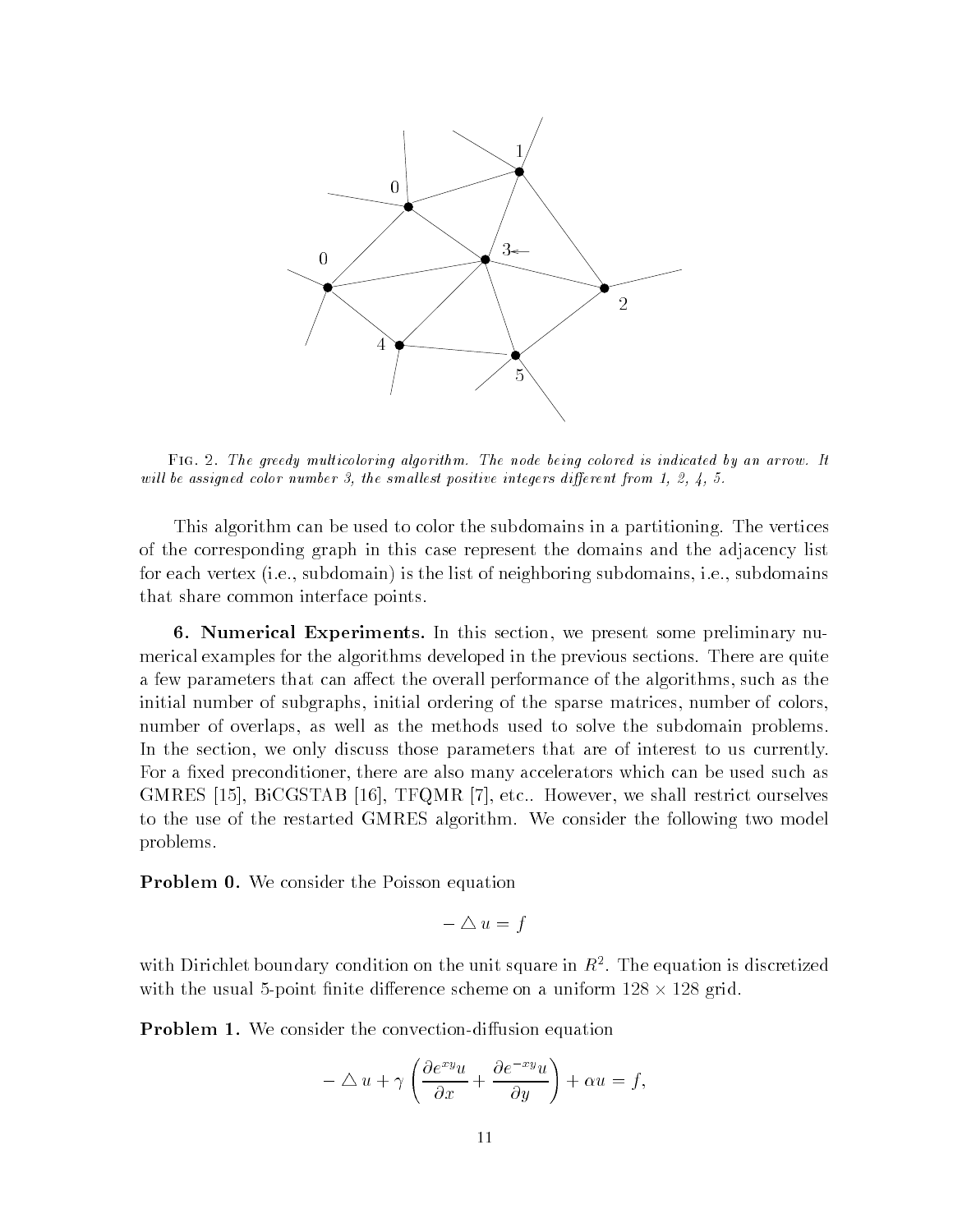with Diffenset boundary condition on the unit cube in  $R$  and  $\gamma = 10, \alpha = -10.$ The equation is discretized with the usual 7 point centered difference scheme on an  $15 \times 15 \times 15$  uniform mesh.

For all the above matrices-definition  $\mathcal{F}$  $b = Ae$  such that the solution e is a random vector. The initial guess is always zero. All the testing problems are discretized on uniform meshes However- this is not exploited except in one case where a coarse solver is defined with the mesh information in mind. I he GMRES method, restarted at the 20<sup>---</sup> iteration, is used for all of the preconditioned linear systems. The stopping criterion is the reduction of the initial (preconditioned) residual by five orders of magnitude in the  $L^+$  norm, namely

$$
(r_k, r_k)^{1/2} \le 10^{-5} (r_0, r_0)^{1/2},
$$

where  $r_k = M^{-1}(b - Ax_k)$ , for  $k \ge 0$ , and  $M^{-1}$  is one of the preconditioners discussed previously. All experiments were done on a Sparcstation 2 in double precision. The number of overlapping level-sets is denoted by  $ovlp$ .  $m_0$  is the initial seed for the number of subgraphs

The testing codes used in the experiments are developed with the help of two pieces of software-package in the SPARSKIT of Same package PETSC of Saad of W Groppe in the package PETSC of W Groppe and B. Smith  $[9]$ .

**6.1. One-level algorithms.** The first suit of tests are for the additive Schwarz algorithms- see Tables are the subdomain problems and in the subdomain problems are two tablessolved exactly with Gaussian elimination In Table - the column ovlp corresponds  $t_{\rm M}$  and  $t_{\rm M}$  are block diagonal preconditioning-we note that  $t_{\rm M}$ the iteration counts have a sudden jump from the column  $\partial v / p = 0$  to the column ovlp due to the introducing of the rst level of overlap The decreases of the iteration counts after the first level of overlap are not as noticeable as the first one.

The second set of tests are for the multiplicative Schwarz algorithms- see Tables and - also with exact subdomain problem solves We observe that the number of colors-beneficial colors-benefici which equals the number of sequential steps in the multiplicative Schwarz algorithms, is almost independent of the number of subdomains However- due to the increase of data dependency in three dimensional problems when compared with two dimensional problems-the number is indeed in the seed and the see Table - than it is indeed to the colors in the see the D case-B case-B case-B case-B case-B case-B case-B case-B case-B case-B case-B case-B case-B case-B case-B

. In the subdomain problems usually the problems usually need not to the subdomain problems usually need to to be solved exactly as shown in Tables in Tables in Tables in Tables in Tables in Tables in Tables in Tables in Tables in Tables in Tables in Tables in Tables in Tables in Tables in Tables in Tables in Tables in Tables in T incomplete LUK -  $\mathcal{N}$  -  $\mathcal{N}$  -  $\mathcal{N}$  -  $\mathcal{N}$  -  $\mathcal{N}$  -  $\mathcal{N}$  -  $\mathcal{N}$  -  $\mathcal{N}$  -  $\mathcal{N}$  -  $\mathcal{N}$  -  $\mathcal{N}$  -  $\mathcal{N}$  -  $\mathcal{N}$  -  $\mathcal{N}$  -  $\mathcal{N}$  -  $\mathcal{N}$  -  $\mathcal{N}$  -  $\mathcal{N}$  -  $\mathcal{N$ the pre-termination step-p-ment as the such as the such as the such as the such as the such a subdomain  $\pi$  $\mathbf{f}$  iterations In Fig. , we compare the iteration histories when we use the exact LU  $\mathbf{f}$ and III (1) clearly - control in the minimal number of the minimal number of the minimal number of the minimal iterations to reach the desired accuracy However- the story changes when comparing the curves of CPU times iteration counters counter the same accuracy-counter of the same  $\{ \pm \}$ takes the least amount of CPU time in the iteration process A similar conclusion has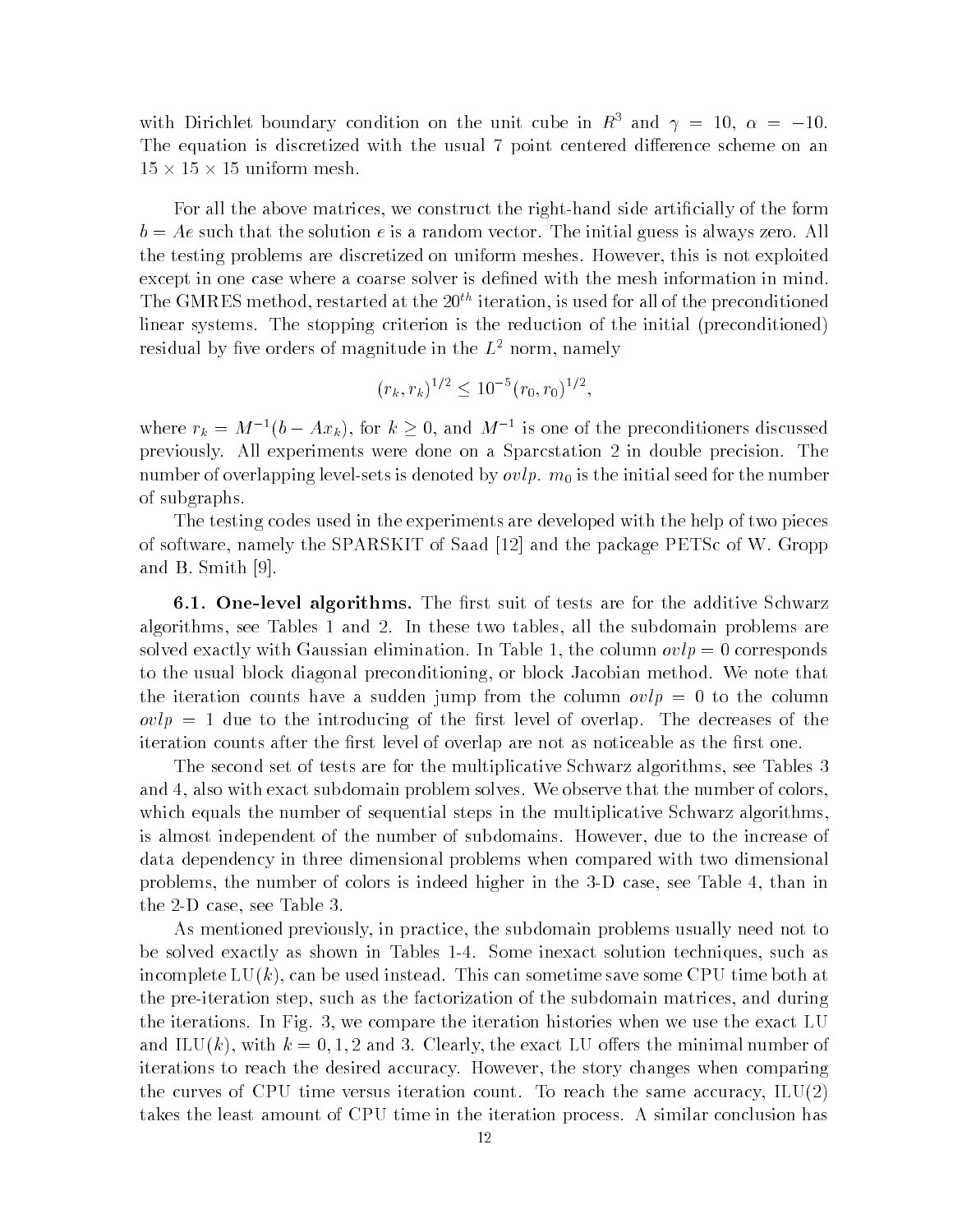# TABLE 1

Iteration counts for the addition counts for  $\mathbb{R}^n$  preconditioned GMRES $\mathbb{R}^n$ and no coarse solver The subdomaintent are subdomained by Gaussian are solved by Gaussian elimination of

| $m_0$ | of subgraphs $\vert \text{ } ovlp = 0 \vert$<br># |    |    | $volp = 1  ovlp = 2  $ | $ovlp = 3$ |
|-------|---------------------------------------------------|----|----|------------------------|------------|
|       |                                                   |    |    |                        |            |
|       |                                                   |    |    |                        |            |
|       |                                                   | 28 |    | 20                     |            |
| 16    |                                                   |    | 29 | 25                     |            |
| 32    |                                                   |    |    | 25                     |            |

#### TABLE 2

Iteration counts for the addition counts for  $\mathbb{R}^n$  preconditioned GMRES $\mathbb{R}^n$ nnaz and no coarse solver solver solver solver and solver are solved by the solver by the solves by the solve Gaussian elimination

| $m_0$ | # of subgraphs $\vert \text{ } ovlp = 0 \vert \text{ } ovlp = 1 \vert \text{ } ovlp = 2$ |  |  |
|-------|------------------------------------------------------------------------------------------|--|--|
|       |                                                                                          |  |  |
|       |                                                                                          |  |  |
|       |                                                                                          |  |  |
|       |                                                                                          |  |  |

also been reached in just, where global in the preceding in another, where  $\alpha$  is the condition discussed. We note that the most popularly used  $ILU(0)$  is not a good choice for this example

- Two level algorithms When the matrix A is obtained from the discretiza tion- it has been shown-with a mesh of a continuous dierential equation- it has been shown-shownin - that a two later which utilizes a two later method which utilizes a coarse mesh performs considerly better than the corresponding one-level method. The coarse mesh matrix is usually obtained by using the same discretization scheme but with a much larger mesh parameter  $H$ . For  $\mathcal{W}$ the underlying mesh structure is rather difficult.

Let us now assume that we are provided with some information about the matrix A that is sufficient to define a coarse matrix and its corresponding interpolation operator  $E$ . This coarse matrix is usually generated with the initial grid that is typically input to some mesh generation tool To illustrate the idea- we present an example here in Table 5. We divide the unit square into an  $4 \times 4$  triangular mesh and define the matrix  $10 \wedge b$  row such that each row corresponds to the nodal values of the usual nite  $10 \wedge b$  row corresponds to the usual nite  $10 \wedge b$ element hat function centered at that coarse grid point. The coarse matrix is thus obtained by two sparse BLAS routine calls- ie- the sparse matrixmatrix products to compute  $E A E^{\dagger}$  . In Table 5, we show what a difference a coarse solver can make for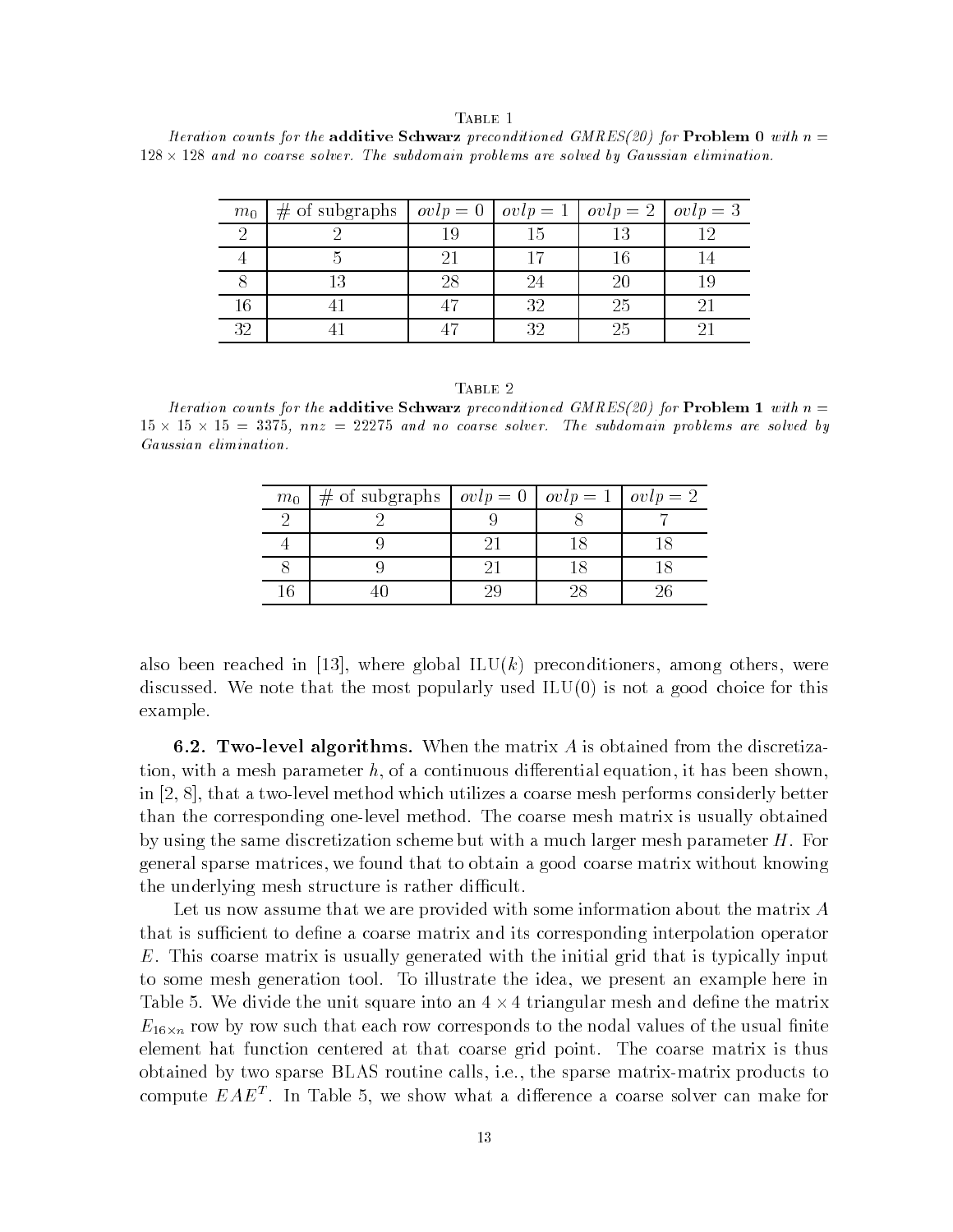# TABLE 3

Iteration counts for the multiplicative Schwarz preconditioned GMRES for Problem with n and no coarse solver The subdomain problems are solved by Gaussian elimination

| $m_0$ | # of subgraphs   # of colors $ ovlp = 1   ovlp = 2   ovlp = 3$ |  |  |
|-------|----------------------------------------------------------------|--|--|
|       |                                                                |  |  |
|       |                                                                |  |  |
|       |                                                                |  |  |
|       |                                                                |  |  |

| D      |   |  |
|--------|---|--|
| י<br>ı | ш |  |

Iteration counts for the multiplicative Schwarz preconditioned GMRES for Problem - with n and no coarse solver the subdomaint problems are subdomained by Gaussian elimination are subdomainted by Gaus

| m <sub>0</sub> | # of subgraphs   # of colors   $ovlp = 1$   $ovlp = 2$   $ovlp = 3$ |  |  |
|----------------|---------------------------------------------------------------------|--|--|
|                |                                                                     |  |  |
|                |                                                                     |  |  |
|                |                                                                     |  |  |
|                |                                                                     |  |  |



FIG. 5. Kesiauai curves for **Problem 1**, with the agaitive Schwarz preconditioner. The subdomain problems are solved by LU and ILU k The number of subdomains is and overlap is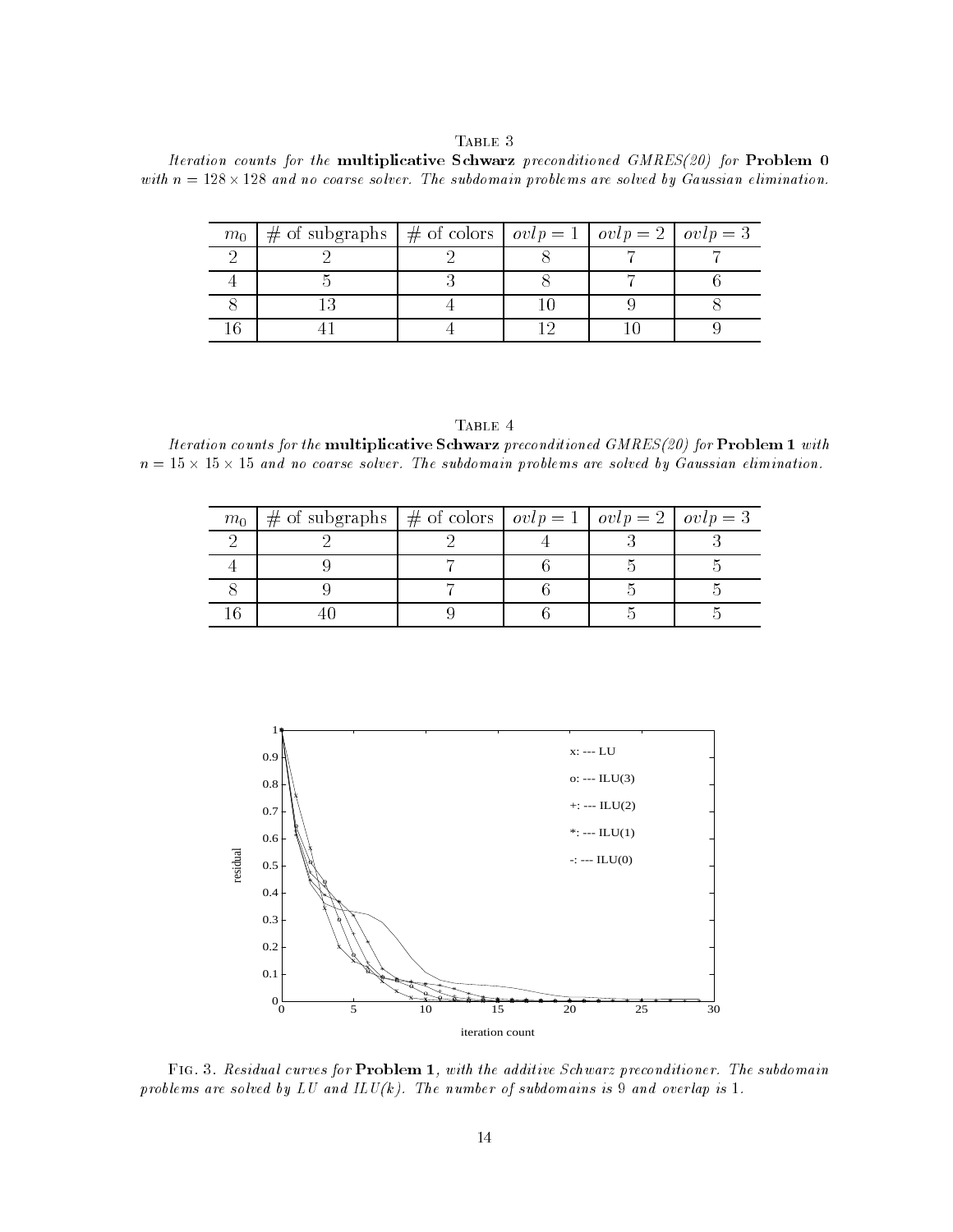

 $_{\rm F1G}$  . 4. The curves for the CPU time(sec) versus iteration. The test problem and parameters are the same as in Fig. 3.

the additive Schwarz methods when applied to the model problem. We can save more than half the number of iterations-with not too large a coarse grid solver  $\mathcal{W}$ that the subgraph problems are obtained as previously without the knowledge of the grid structure

There are other ways to generate the matrix E- such as by a piecewise constant interpolation- or a piecewise linearinlevel set interpolation However- our numerical experiments do not show any advantages of using these techniques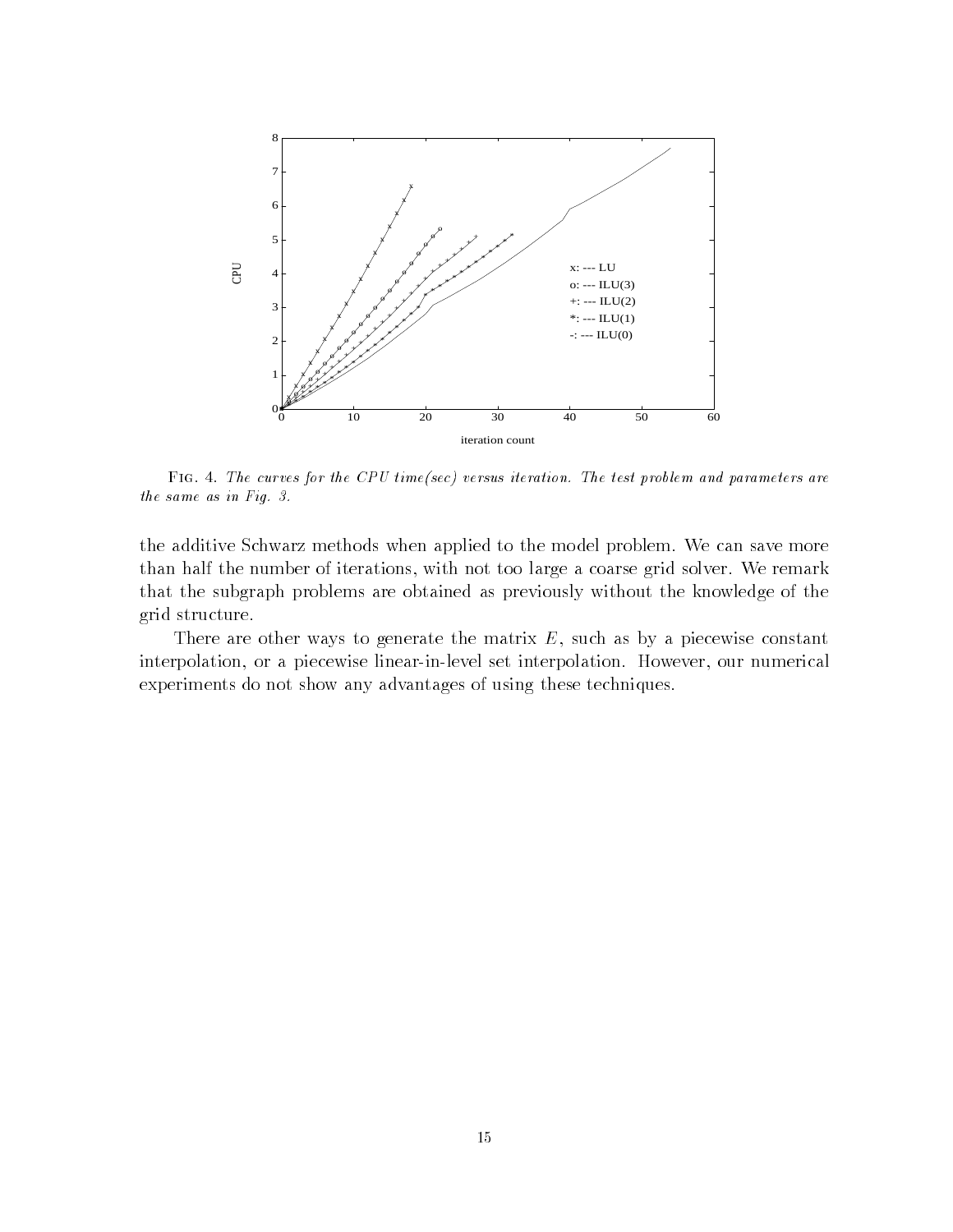## TABLE 5

Iteration counts for the additive Schwarz, with a regular coarse grid solver, preconditioned GMrestantly in commenter with n contractly with an exactly with Gaussian comments with Gaussian Comments of the elimination

|                  |          | coarse mesh | coarse mesh  | coarse mesh  |
|------------------|----------|-------------|--------------|--------------|
|                  |          | $0\times 0$ | $4 \times 4$ | $8 \times 8$ |
| $m_0 = 4$        | $ovlp=0$ | 30          | 21           | 16           |
| $#$ of subgraphs | $ovlp=1$ | 27          | 18           |              |
| $= 10$           | $ovlp=2$ | 24          | 16           | 13           |
| $m_0 = 50$       | $ovlp=0$ | 59          | 33           | 20           |
| $#$ of subgraphs | $ovlp=1$ | 57          | 28           |              |
| $= 136$          | $ovlp=2$ | 33          | 24           | 15           |

## REFERENCES

- L- Adams and J- Ortega A multicolor SOR method for paral lel computers Proceedings of Intenter and the process of the process of the process of the process of the process of the process of the process
- X- C- Cai W- D- Gropp and D- E- Keyes A comparison of some domain decomposition algorithms for nonsymmetric el liptic problems J- Numer- Lin- Alg- Appl- -
- X- C- Cai and O- B- Widlund Domain decomposition algorithms for indenite el liptic problems <u> parameter in the computed from the property of the section of the section of the section of the section of the </u>
- , and with the case of the contractive schulp in the contractive scheme of the contractive scheme for the contractive of the contract of the contract of the contract of the contract of the contract of the contract of the c elliptic problems grounds and the second of the substantial problems of the second state of the second state of the second state of the second state of the second state of the second state of the second state of the second
- M- Dryja and O- B- Widlund Towards a unied theory of domain decomposition algorithms for elliptic problems, in Third International Symposium on Domain Decomposition Methods for r die die eerste begin binne begin die begin die begin die begin het die begin die begin die begin die begin d eds- SIAM Philadelphia -
- H- C- Elman and E- Agron Ordering techniques for the preconditioning conjugate gradient method on paral lel computers UMIACSTR

 UMIACS Univ- of Maryland -
- ri was and <del>and was also was also and also and acta Numerical Iterative solution of linear and acta acta Numerica</del> ----------------
- W- Gropp and B- Smith Experiences with domain decomposition in three dimensions
 Overlap ping Schwarz methods in Sixth International Symposium on Domain Decomposition Methods for Partial Dierential Equations A- Quarteroni et al- eds- AMS - To appear-
- W- Gropp and B- Smith Simplied linear equation solvers
 Users manual Mathematics and Computer Science Division Argonne National Laboratory -
- i-al as an extra partition by node separation algorithm by node separators algorithm extension and medicine al matical Software  pp- -
- , and the simon and the simon and the state of and the sparse matrices with and the state of graphs. SIAM J- Matrix Anal- Appl-  pp- -
- Y- Saad SPARSKIT A basic tool kit for sparse matrix computations TR Research Institute for Advanced Computer Science, NASA Ames Research Center, Moffet Field, CA,
- Y- Saad Highly paral lel preconditioners for general sparse matrices Preprint 
 Army High Performance Computing Research Center University of Minnesota -
- Y- Saad Krylov subspace methods in distributed computing environments Preprint Army High Performance Computing Research Center University of Minnesota -
- Y- Saad and M- H- Schultz GMRES A generalized minimal residual algorithm for solving non systems in the system of the system of the system of the system of the system of the system of the system of the